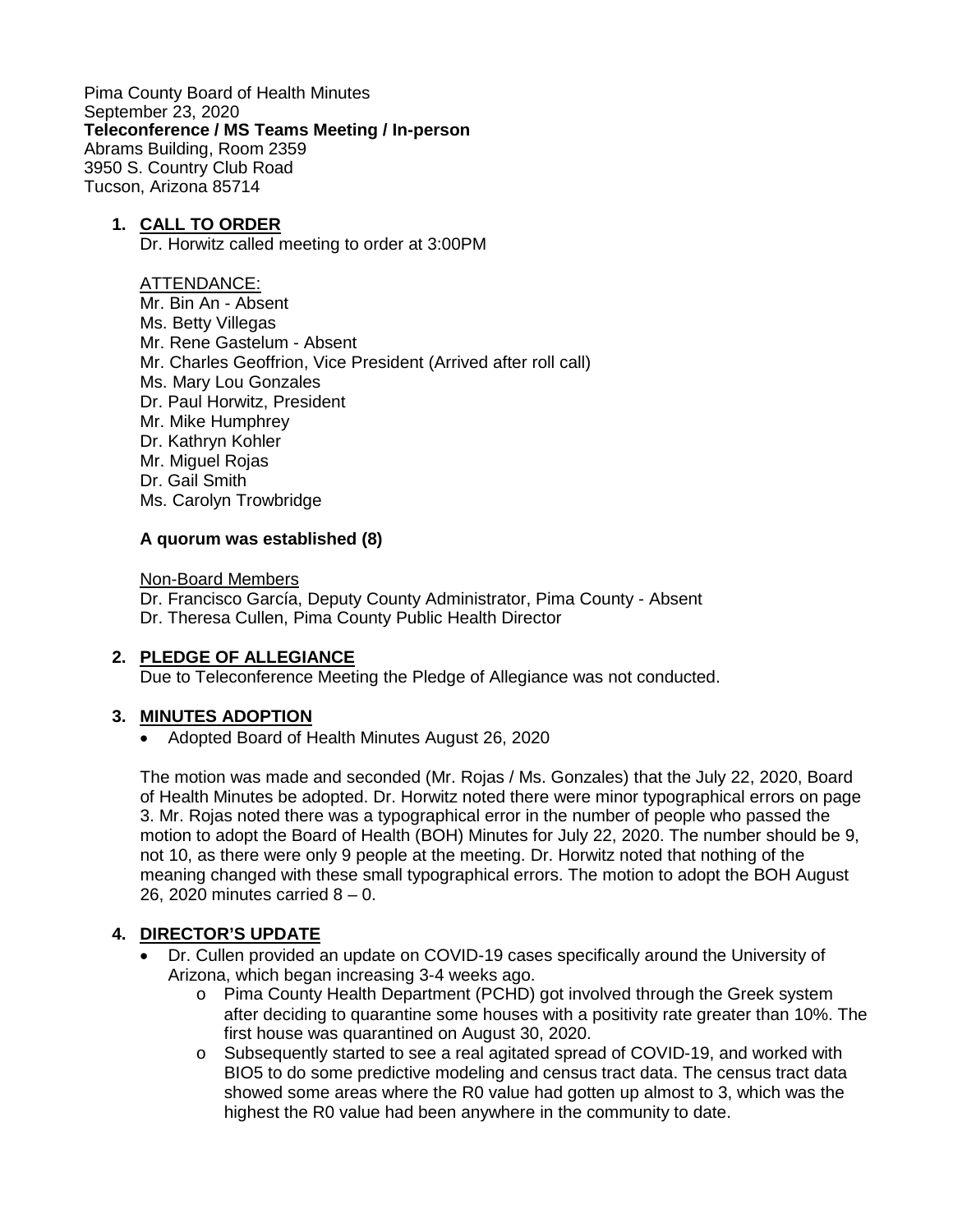- o The decision was made on September 14, 2020 between PCHD and University of Arizona officials to issue a shelter-in-place self-quarantine for the area enclosed within 10<sup>th</sup> Street-Helen Street-Campbell Avenue-6<sup>th</sup> Street. In addition, roughly 40 pools and spas within that defined geographic area were closed if they had more than 10 undergraduate students, and remain closed today with 100% compliance.
- o The shelter-in-place allows going in and out with certain limitations, while the voluntary quarantine means no going anywhere. The voluntary quarantine was also invoked for the Greek system, although arrangements were made with many of the Greek houses to allow their food preparation folks to come in to cook for them and then leave.
- o PCHD also asked the University of Arizona to publish caseloads on their dashboard; that process began on September 21, 2020.
- o The City of Tucson has been working very closely with Tucson Police Department as well, and there have been a few suspensions and a lot of Red tags issued, and names of students have been referred to Dr. Kendal Washington White, Vice Provost for Campus Life & Dean of Students at the University of Arizona.
- $\circ$  Testing continues to not be a problem. Approximately 20 screening groups were added in town, in the West University area as well as in facilities identified by people who are serving vulnerable populations in the area. El Rio opened testing at their El Pueblo site, and the City of Tucson is paying for that using their CARES Act funding while PCHD is helping coordinate. Still doing primarily PCR testing.
- o Hospitalizations continue to decrease
- o PCHD does not seem to have any issues with PPE or any of the medications that are being used to support COVID.
- Dr. Smith asked what percentage of University students are symptomatic, and are sick students being hospitalized?
- Dr. Cullen said there have been one, maybe two, hospitalizations. The students' report that they are not ill, but then during case investigation about 68% of the students indicate they have symptoms, they just don't report them as symptoms because they think they're not sick if they have a sore throat, or a little cough. University of Arizona Campus Health does the tests for symptomatic students on campus, and off-campus students can go there to get tested, we just don't know how many are off campus seeking evaluation at other places.
- Dr. Horwitz asked about the turnaround time for the PCR test results, and if testing is being run on Sundays now. He also inquired about how contact tracing is going.
- Dr. Cullen advised that Sunday testing is being done as a third shift had been opened. She also noted that the current test results goal is 24 hours. Contact tracing is up to about 52% within 48 hours. There is a decrease in the number of contact people are providing.
- Dr. Cullen mentioned that she and Brian Eller recently spoke to both Sunnyside and Catalina Foothills school boards about reopening concerns, school cases and testing. Sunnyside School District requested testing, and PCHD plans to do that again, and hopes to do flu vaccines at the same time.
- Ms. Gonzales asked what number, or percentage, must be reached for herd immunity?
- Dr. Cullen stated that the number is probably 85%, but we don't really know how long immunity lasts because there is no good data on this at all. The CDC indicates that after 90 days you should not assume that you have immunity.
- Mr. Humphrey asked what PCHD is doing about contact tracing with the immigrant population in Pima County. Dr. Cullen indicated PCHD is working with the IRC to inform the testing process for that population, but does not believe anything special is being done as regards contact tracing. PCHD does have access to a translation phone, and 40% of contact tracers are bilingual.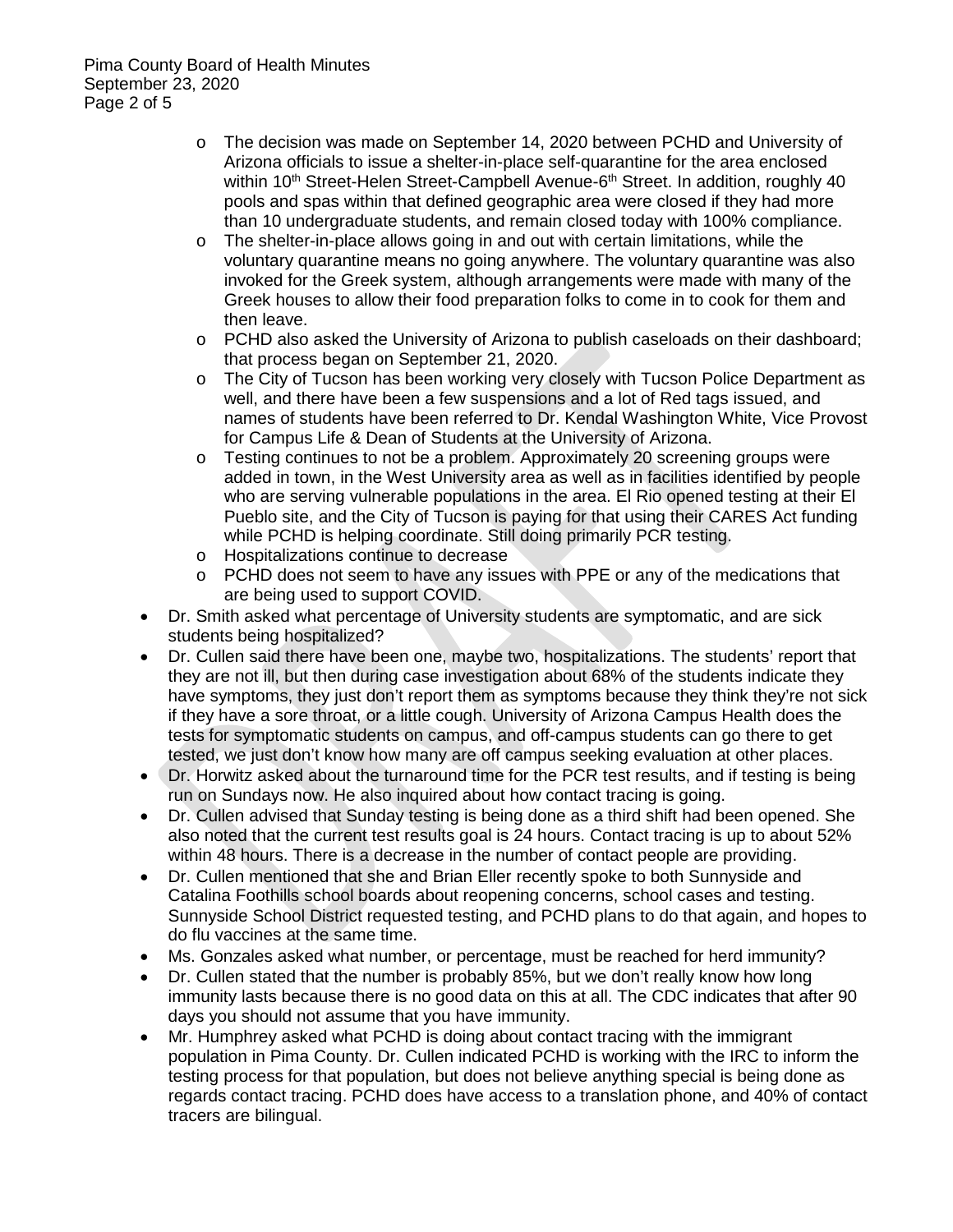Pima County Board of Health Minutes September 23, 2020 Page 3 of 5

- Mr. Humphrey asked what infection rate or criteria was used by Pima County to reopen bars. Dr. Cullen emphasized that Pima County does not control the reopening of businesses, that Governor Doug Ducey does, so the criteria that were used is based on the Governor's criteria. Dr. Cullen noted that the bars are not reopened, but that restaurants in certain classes that have bars are reopened because the caseload lowered to moderate transmission with a positivity rate of less than 10%. PCHD has the ability to influence schools, but does not have the ability to influence businesses.
- Dr. Cullen stated that PCHD has a contract with Passport Health in Moline, IL, to distribute up to 100,000 immunizations. There was a really positive immunization event last weekend at Sells, on the Tohono O'odham reservation, where almost 350 people were immunized. PCHD hopes to work with the Tucson Indian Center as well. The Pascua Yaqui have their own program planned so do not seem to need help from PCHD.
- Dr. Cullen advised that PCHD has reopened all clinics, although some do not have the traditional hours they had before. We are guiding our clinical providers to include three new priorities in the clinics. Those three things are hypertension screening on all clients; colorectal cancer screening, evaluation and referrals; and screening for intimate partner violence. These three priorities are based on looking at the mortality data for Pima County from 2019 to 2020.
- Dr. Cullen mentioned that PCHD runs a large WIC program, which is going to continue to be virtual because it's been highly effective as WIC enrollment is up about 15%.
- Dr. Cullen also advised that the PCHD has phased out the Emergency Operations Center over the past 2-4 weeks. Logistical support remains, but staff has been physically moved back to be part of the PCHD community, and so they can be more coordinated in their approach to what they're doing.
- Mr. Rojas asked about what tasks the Public Health Nurses are doing now, such as if they are home visiting yet.
- Dr. Cullen noted that Public Health nurses are not home visiting at this time, but many are back in clinic. Some are still supporting the emergency response. The long-term care program is going to continue. And many of the empty positions have been filled; we used to have 6-7 open, but now there are only 3 open.

## **5. STRATEGIC PLANNING UPDATE**

- Dr. Cullen indicated that PCHD is embarking on a multi-sector process for the new strategic plan. PCHD will be using a human-centered design approach, and is identifying 20-25 national, regional and local leaders to help inform us about what we should be doing.
- Phase one is to survey staff internally and the community externally, and will be a 2-3 week accelerated process. The survey will ask what are we doing well, and what aren't we doing that we should be doing? The survey will include topics like violence prevention, racism, climate change and heat issues, and then try to get a prioritization from people about what really matters. A group of statisticians has been hired to develop, distribute and evaluate the surveys.
- The information will be combined into a report that will include information about Healthy People 2030 and the mortality data, as well as the new accreditation guidelines that came out about 6 months ago.
- We hope to have survey data within 3 weeks. There is some urgency to complete the survey because the results will be used to inform the supplemental budget request that Mr. Huckleberry asked PCHD to prepare for presentation to the Board of Supervisors in December.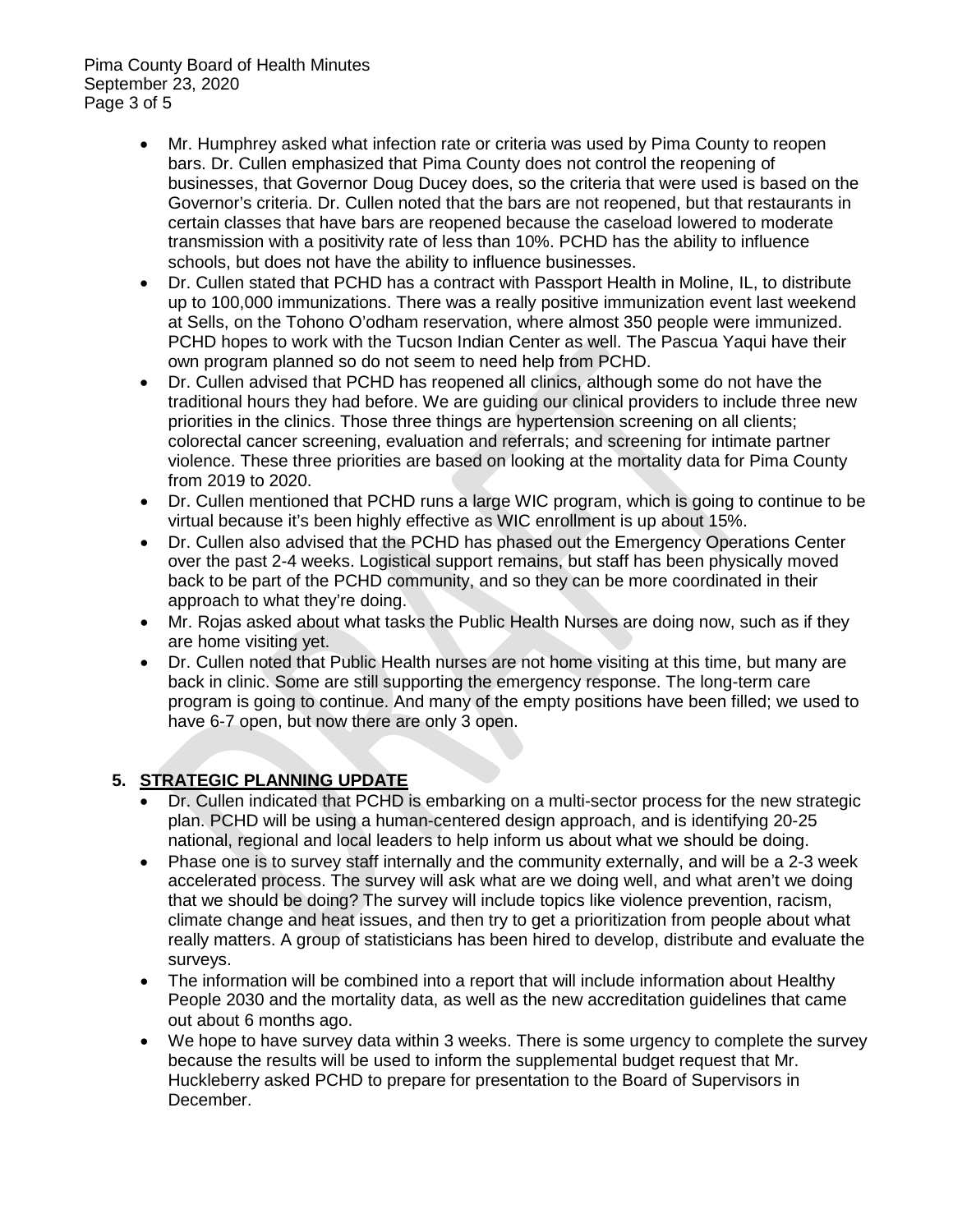• The supplemental budget request is a half-year supplemental that will be utilized to address those issues that we need to be paying attention to now, but the goal is for a continuation of those funds as base-budget funding, because the public health budget should not be a rounding error. There will also be a request in the supplemental for permanent funding for data infrastructure.

# **6. CDC/U.S. DIGITAL SERVICE PROPOSED WORK**

- Dr. Cullen informed the BOH members about the opportunity presented by NACCHO to work with U.S. Digital Services and the CDC in creating a data hub for Pima County at no cost other than standing up a data repository. This opportunity was originally only presented to states to participate in, but Dr. Cullen asked that Pima County be considered for selection.
- Dr. Cullen is familiar with U.S. Digital Services and its administrator, Matthew Cutts, from her work with healthcare.gov.
- Pima County was selected to participate after U.S. Digital Services contacted the State of Arizona for approval; the State agreed to let Pima County participate. Pima County is one of two counties in the nation selected for this opportunity; the other county chosen was Harris County, where Houston, Texas, is located.
- U.S. Digital Services will be visiting PCHD next week. The goal of the program is to help Pima County figure out how to do integrated data for the Epidemiology response with the private labs, with the community health centers, with the hospitals, with the County, and with the State. They will be going to talk to Tohono O'odham and Pascua Yaqui, and will also go to El Rio, Sahuarita, Tucson Medical Center, and University Medical Center.
- Dr. Horwitz asked is U.S. Digital Services a private company, or non-profit, or government?
- Dr. Cullen replied that they are federal government; she said to think of it as being similar to a Peace Corps for tech people in that they come in on a 2-4 year term of service. Dr. Cullen asked Dr. Horwitz if he would like to have a virtual meeting set up for BOH members to have some time with the U.S. Digital Services representatives while they are in town. Dr. Horwitz agreed that it would be nice to try to arrange something with them.
- Dr. Cullen also noted that the CDC/U.S. Digital Services work aligns 100% with the new electronic lab integration (ELC) grant that PCHD received. The ELC will allow PCHD to do data sharing through labs, so that our lab data will come in electronically, as well as to help facilitate the establishment of a clinical platform that will allow PCHD to integrate social determinants of health data, clinical data and public health data for use in care management.

## **7. RACISM AS A PUBLIC HEALTH CRISIS**

- Supervisor Villegas reminded the BOH that one of the goals of putting out the report "Shining the Light on Social Inequities" was the belief that Pima County should declare that racism is a public health crisis. Research indicates that right now 90 localities, 26 counties, and 3 full states have declared racism a public health crisis, and that those localities and counties cover 20 states. This is significant, and her group is working on a resolution that will declare Pima County a public health crisis; that resolution is being vetted through Administration and through Dr. Cullen's office and her staff, and will be presented to the BOH when it's ready.
- Supervisor Villegas noted that it is really important to understand that this is structural racism, structural inequities that have gone on in the entire country since the beginning, rather than people being racist.
- Supervisor Villegas stated that PCHD, as the public health authority, needs to look at structural racism from a public health perspective when looking at housing, transportation,